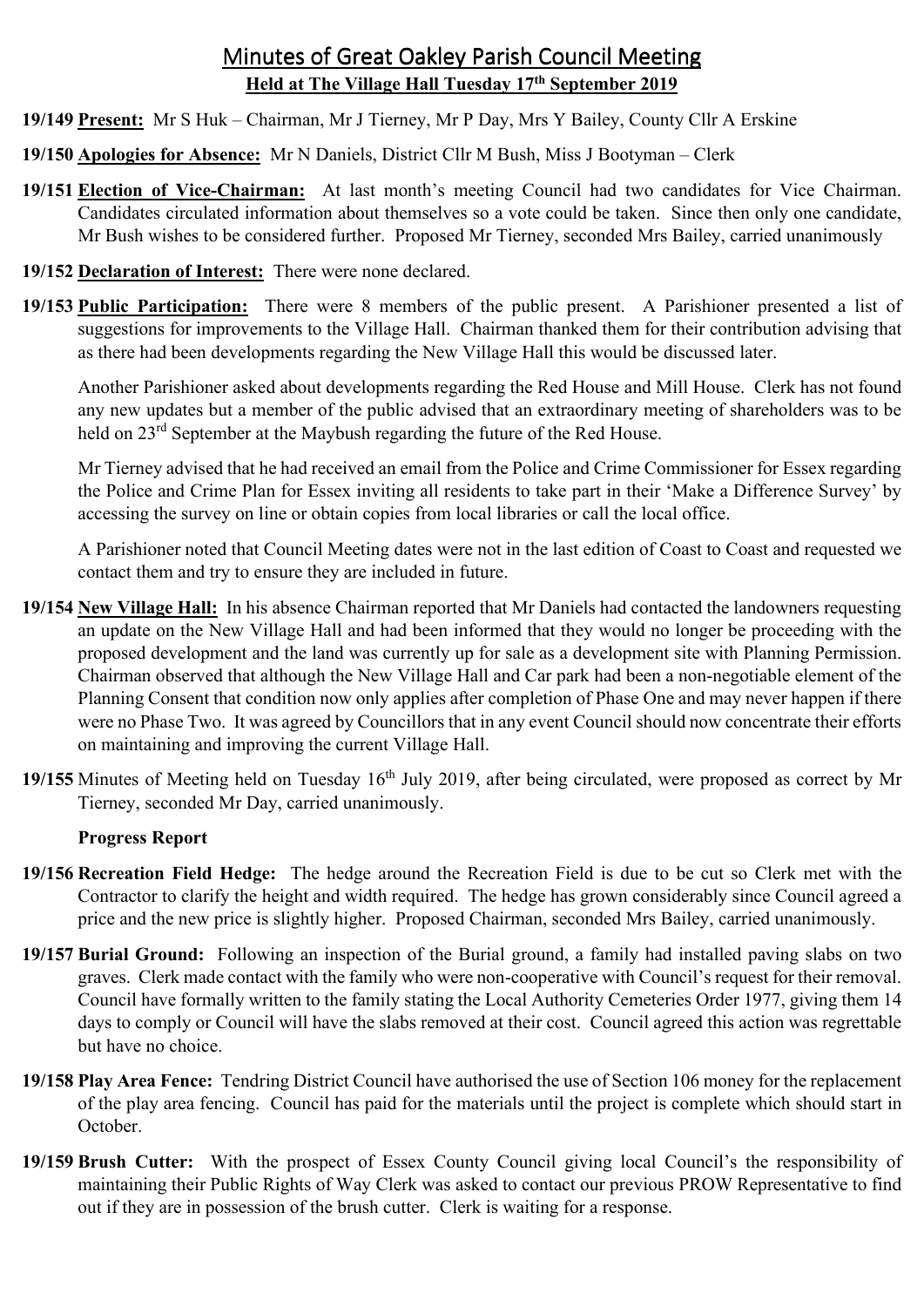- **19/160 Special Constable:** Earlier in the year Councillors agreed to set aside funds for the provision of two Special Constables to assist with local issues. The Coordinator has contacted Clerk requesting a photo and Parish bio to produce Council's advert to host on their website recruiting page. This will be deferred until all members are in attendance.
- **19/161 Cheque Signatory:** Due to a change of Councillors, signatories need revising on the bank accounts. After reading the forms, three people can do this, Clerk, Chairman and one other. Vice-Chairman is usually a signatory so Mr Bush will sign for the Parish Council Accounts and Mrs Bailey will sign the Village Hall Accounts. Proposed Mr Tierney, seconded Mr Day, carried unanimously.
- **19/162 Highways:** Mr Bush sent Council an update regarding the ditch on B1414 stating that a Senior Officer from Essex County Council is working with the resident to ensure the works requested are being completed efficiently. A site visit was carried out on  $30<sup>th</sup>$  August 2019 which confirmed that the un-consented pipework had been removed with the ditch being roughly 75% reinstated back to its original state. More work is required which should happen over the next month when another site visit will take place.

The site visit highlighted some alterations to the highway verge including tactile paving along the verge/carriageway and a wooden structure that has been brought to the attention of the Highway Enforcement Team who will be contacting the resident next week to request the verge is reinstated.

# **19/163 New Waste Collections:**

A number of people have experienced problems with the new waste service in our Parish with the roll out of the new bins failing at the end of Stones Green Road leaving Colchester and Clacton Road without any. These properties have to put black bags out which are frequently not collected necessitating repeated reporting to Tendring District Council, despite which bags are not collected for two weeks. Mr Bush provided a copy of a press release from TDC in which they put forward a positive view of the successful rollout and the impact of the new waste collection service.

However, from information received by the Council, it appears between 30 and 40 houses in our Parish were not getting a proper service with a number of examples cited. Mr Tierney also gave examples of non-workable replacement bins being delivered.

Chairman suggested sending a formal letter to TDC complaining about the failed wheelie bin roll out and the atrocious collection service ever since and requesting an update on when the roll out will be completed. Proposed Mr Day, seconded Mr Tierney, carried unanimously.

# **19/164 Play Area Maintenance:**

The Annual Play Inspection was carried out with everything being low risk or very low risk. The most urgent item for attention was the play area fence which is being replaced in October. The next area of concern was the safety surface around the basket swing. Clerk arranged a site visit with a maintenance company to discuss areas of concern. Two more issues were raised; basketball hoop needs replacing and the zip wire supports needs either repairing or replacing along with a new stop on the wire. Clerk will be sent a price for these. Meanwhile Chairman will investigate the zip wire repairs with the local blacksmith. Mr Tierney commended such a comprehensive report.

#### **19/165 Audit:**

The internal Audit has been carried out and is ready for Council to agree that procedures have been carried out correctly. Chairman read out the questions and responses from the report and advised there was only one outstanding action, namely the written risk assessment which is ongoing. The report was unanimously agreed and signed off by the Chairman.

# **19/166 Public Rights of Way:**

Cllr Erskine reported that following a discussion he had undertaken with Cllr Bush the question of spreading the cost between three local Parish Councils (Great Oakley, Little Oakley and Wix) should be considered. Public Rights of Way Officers seem unsure how to proceed and concerns have been expressed by Parish Councils across the District. Mr Day asked what responsibility landowners had to keep public rights of way clear. Cllr Erskine confirmed that there was a legal requirement on land owners to provide clear access across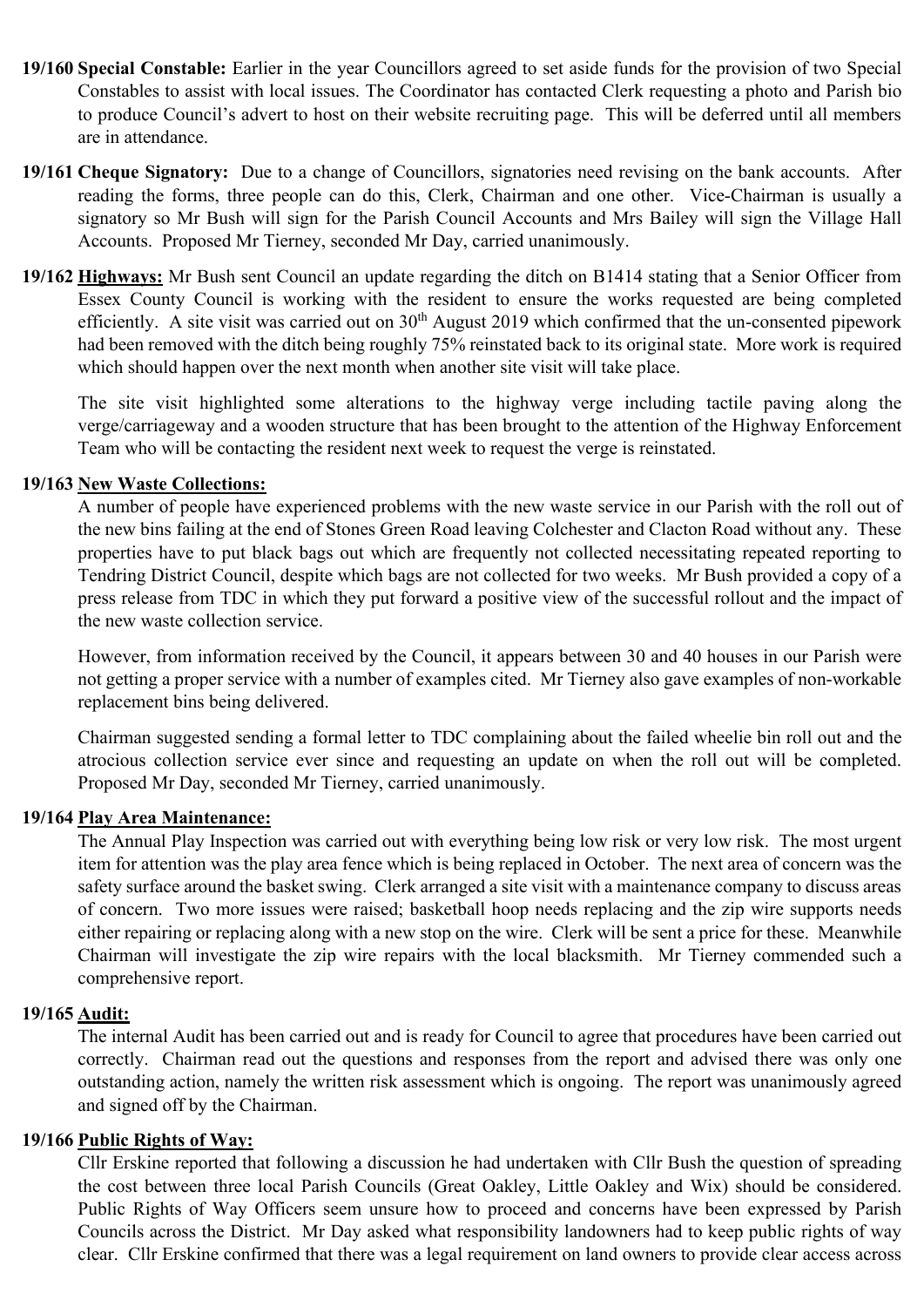their land. He went on to say there had been no complaints about farmer's fields, it was more to do with linking access between which is currently a local authority responsibility. It was agreed that the extent of the undertaking needs to be established and a decision taken as to how to proceed. Chairman asked Cllr Erskine to request maps of footpaths of the three parishes. Any likely impact of devolution should also be considered and it was agreed to wait to get Mr Bush's view on the matter.

# **19/167 Village Hall:**

Mrs Bailey advised she had made contact with Funding Officers from Essex Community Fund with regards to securing funding for refurbishing the Village Hall. There are various pots of money available in relation to Village Halls once we know what we would like to do and the cost involved. The users' consultation process is well underway with feedback sheets available from the Village Hall. Suggestions range from replacing the kitchen and providing more storage to a full structural rebuild. Mrs Bailey has agreed to take the lead in the consultation process by involving user groups and local residents who wish to assist in putting together proposals. Mr Day indicated he has experience of building projects and offered to help.

**Tables and Chairs:** Oakstones had acquired a free table and asked if Council were happy to keep it. Due to the unsafe condition it was agreed it couldn't be kept. A request was made from the group for more tables and chairs. Clerk looked into the approximate cost which worked out at £1200. As this is a large sum of money Council agreed it should be included in any funding bid rather than deplete the Village Hall Account to such as extent.

# **19/168 TDALC Report:**

Mr Tierney advised the TDALC meeting would be next week.

# **19/169 Planning:**

Application No: 19/01320/FUL

- Proposal: Variation of condition 2 (approved plans) to approved planning application 18/01262/FUL to allow the use of the 2 existing vehicular crossings to access the new dwellings in lieu of the new central access as previously approved.
- Location: The Bungalow School Road Great Oakley Harwich

Great Oakley Parish Council made no objections to this application.

# **19/170 Parish Council Website:**

Mr Tierney reported he had received a proposal for the provision of a new website at a cost of £150 per year. Given the problems encountered with the existing provider Council may wish to give this proposal consideration. It was agreed this was an item for the next Agenda.

# **19/171 Accounts for Payment:**

| <b>Parish Council Expenditure</b>  |                                 |        |             |            |
|------------------------------------|---------------------------------|--------|-------------|------------|
| <b>Great Oaktree Land Services</b> | Play Area Fencing               | 722579 |             | £5,200.00  |
| A & J Lighting Solutions           | <b>Street Light Maintenance</b> | 722580 | £           | 47.82      |
| A & J Lighting Solutions           | <b>Street Light Maintenance</b> | 722581 | $f_{\rm L}$ | 47.82      |
| $E$ -On                            | <b>Street Lighting</b>          | D/D    | $f_{\cdot}$ | 172.47     |
| $E$ -On                            | <b>Street Lighting</b>          | D/D    |             | 172.47     |
| <b>Great Oaktree Land Services</b> | Grass Cutting - July            | 722582 | $f_{\cdot}$ | 400.00     |
| <b>Great Oaktree Land Services</b> | <b>Grass Cutting - August</b>   | 722583 | £           | 400.00     |
| Lambert Smith Hampton              | <b>Recreation Field Lease</b>   | 722584 |             | £ $275.00$ |
| Autela Payroll                     | Payroll                         | 722585 | $f_{\cdot}$ | 47.08      |
| Miss J Bootyman                    | Wages                           | 722586 | $f_{\cdot}$ | 269.02     |
| Miss J Bootyman                    | Wages                           | 722587 |             | £ 269.02   |
| Miss J Bootyman                    | Expenses                        | 722588 | £           | 54.89      |
| <b>TOTAL</b>                       |                                 |        |             | £7,355.59  |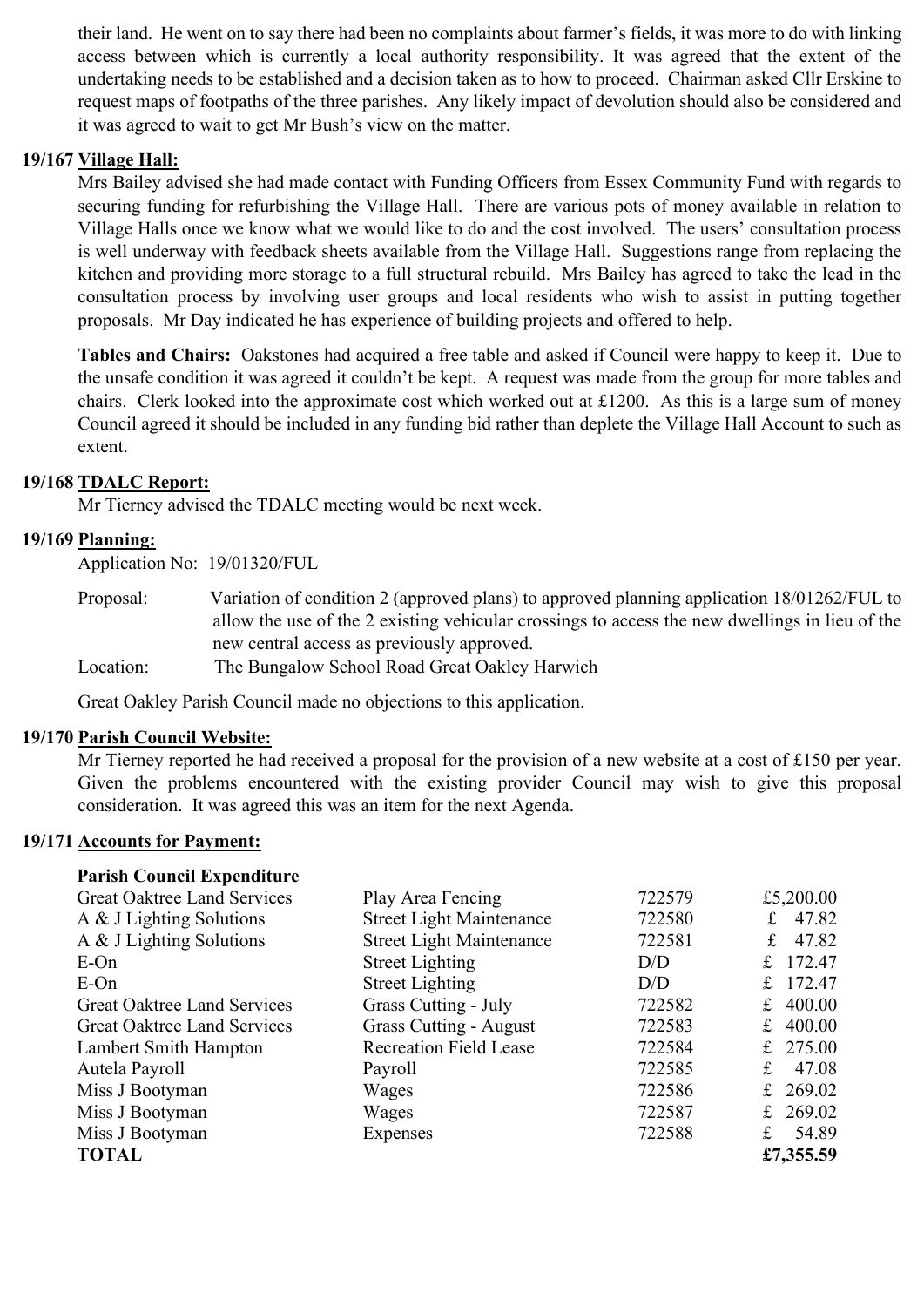| <b>Village Hall Income</b>      |                        |        |                      |
|---------------------------------|------------------------|--------|----------------------|
| Post Office                     | Hall Hire              |        | 50.00<br>$\mathbf f$ |
| Post Office                     | Hall Hire              |        | £<br>50.00           |
| Line Dancing                    | Hall Hire              |        | 17.00<br>£           |
| Line Dancing                    | Hall Hire              |        | $\mathbf f$<br>17.00 |
| Dog Club                        | Hall Hire              |        | 68.00<br>$\mathbf f$ |
| Table Top & Quiz                | Hall Hire              |        | £<br>34.00           |
| Line Dancing                    | Hall Hire              |        | £<br>17.00           |
| Line Dancing                    | Hall Hire              |        | 17.00<br>£           |
| Flower Workshop                 | Hall Hire              |        | 17.00<br>£           |
| Line Dancing                    | Hall Hire              |        | £<br>17.00           |
| Line Dancing                    | Hall Hire              |        | £<br>17.00           |
| Donation for Tables             | Donation               |        | £<br>30.00           |
| <b>Band Practice</b>            | Hall Hire              |        | $\mathbf f$<br>21.00 |
| Line Dancing                    | Hall Hire              |        | 17.00<br>f           |
| Dog Club                        | Hall Hire              |        | £136.00              |
| <b>TOTAL</b>                    |                        |        | £ 525.00             |
| <b>Village Hall Expenditure</b> |                        |        |                      |
| Mrs Turner                      | Expenses               | Cash   | 27.92<br>$f_{\rm c}$ |
| Mrs Turner                      | Expenses               | Cash   | 19.90<br>$\mathbf f$ |
| Mrs Turner                      | Wages                  | 422006 | £177.90              |
| Mrs Turner                      | Wages                  | 422007 | £177.90              |
| Calor                           | <b>Standing Charge</b> | 422008 | £ $10.30$            |
| Wave                            | Water - Waste          | 422009 | £<br>86.53           |
| Affinity                        | Water - Clean Water    | 422010 | £ 44.59              |
| <b>TOTAL</b>                    |                        |        | £545.04              |

A question was raised why there was such a discrepancy between the Clean and Waste water charges as both are based upon as metered water consumption. Clerk to verify.

After being circulated, accounts were proposed as correct by Mr Tierney, seconded Mr Day, carried unanimously.

**Wreath:** The time is approaching when Council need to think about a wreath for Remembrance Sunday. Last year Council donated £50 and it was suggested the same again for this year. Proposed Mrs Bailey, seconded Mr Day, carried unanimously.

# **19/172 Correspondence:**

# **Tree Stump**

Council had previously authorised the removal of a damaged tree near Hamford Drive which left a stump in the ground. A resident has asked if Council intend to remove the stump as well. Clerk has received a price of £150 to carry out the work and is mindful that Council have to prioritise tree work due to health and safety concerns. Council will investigate and add to the maintenance programme if necessary.

# **Various Issues**

A resident has contacted Mr Bush raising issues in the Parish as follows:

Hamford Drive and Great Oakley pavements are very overgrown with weeds. A man spraying the weeds has been seen in this area but it does only kill the weeds. Some residents have decided to scrape the weeds out between the pavement and the road themselves. Cllr Erskine advised TDC were significantly behind with weed spraying this year and Council agreed this was a TDC issue.

The verges and hedges are very overgrown from Great Oakley School through to Wix. Council agreed this was a Highways matter.